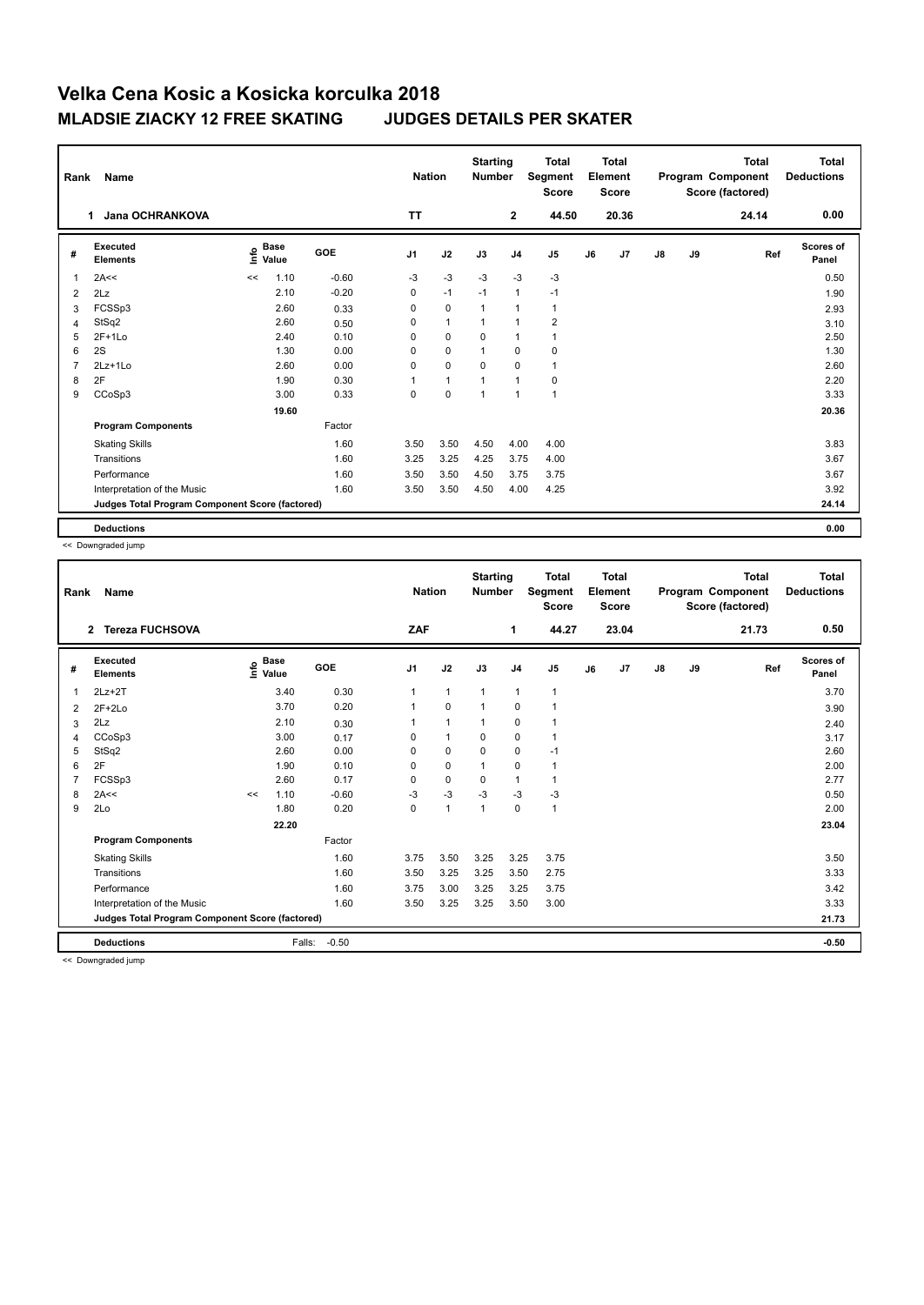## **Velka Cena Kosic a Kosicka korculka 2018 MLADSIE ZIACKY 12 FREE SKATING JUDGES DETAILS PER SKATER**

| Rank           | Name                                            |    | <b>Nation</b>                             |            | <b>Starting</b><br><b>Number</b> | <b>Total</b><br>Segment<br><b>Score</b> | Total<br>Element<br><b>Score</b> |                |                |    | <b>Total</b><br>Program Component<br>Score (factored) | Total<br><b>Deductions</b> |    |       |                           |
|----------------|-------------------------------------------------|----|-------------------------------------------|------------|----------------------------------|-----------------------------------------|----------------------------------|----------------|----------------|----|-------------------------------------------------------|----------------------------|----|-------|---------------------------|
|                | Simona KOLENAKOVA<br>3                          |    |                                           |            | <b>BAS</b>                       |                                         |                                  | 6              | 38.60          |    | 19.00                                                 |                            |    | 19.60 | 0.00                      |
| #              | Executed<br><b>Elements</b>                     |    | $\frac{e}{E}$ Base<br>$\frac{E}{E}$ Value | <b>GOE</b> | J <sub>1</sub>                   | J2                                      | J3                               | J <sub>4</sub> | J <sub>5</sub> | J6 | J7                                                    | $\mathsf{J}8$              | J9 | Ref   | <b>Scores of</b><br>Panel |
| $\overline{1}$ | 2Lz                                             |    | 2.10                                      | 0.00       | 0                                | $\mathbf{1}$                            | $\mathbf 0$                      | $\mathbf 0$    | $\mathbf 0$    |    |                                                       |                            |    |       | 2.10                      |
| 2              | 2A<<                                            | << | 1.10                                      | $-0.60$    | -3                               | $-3$                                    | $-2$                             | $-3$           | $-3$           |    |                                                       |                            |    |       | 0.50                      |
| 3              | $2F+2T$                                         |    | 3.20                                      | $-0.70$    | $-2$                             | $-2$                                    | $-2$                             | $-3$           | $-3$           |    |                                                       |                            |    |       | 2.50                      |
| 4              | CCoSp2                                          |    | 2.50                                      | $-0.10$    | 0                                | $\pmb{0}$                               | 0                                | $-1$           | $-1$           |    |                                                       |                            |    |       | 2.40                      |
| 5              | 2Lo                                             |    | 1.80                                      | 0.00       | 0                                | $\mathbf 0$                             | 0                                | $\mathbf 0$    | 0              |    |                                                       |                            |    |       | 1.80                      |
| 6              | $2Lz+2T$                                        |    | 3.40                                      | 0.00       | 0                                | $\mathbf 0$                             | 0                                | $\mathbf 0$    | 0              |    |                                                       |                            |    |       | 3.40                      |
| $\overline{7}$ | FCSSp3                                          |    | 2.60                                      | 0.00       | 0                                | $\mathbf 0$                             | $\Omega$                         | $\mathbf 0$    | 0              |    |                                                       |                            |    |       | 2.60                      |
| 8              | 2F                                              |    | 1.90                                      | 0.00       | $\Omega$                         | $\pmb{0}$                               | $\Omega$                         | $\mathbf 0$    | 0              |    |                                                       |                            |    |       | 1.90                      |
| 9              | StSq1                                           |    | 1.80                                      | 0.00       | $\mathbf 0$                      | $\pmb{0}$                               | $\pmb{0}$                        | $\mathbf 0$    | $-2$           |    |                                                       |                            |    |       | 1.80                      |
|                |                                                 |    | 20.40                                     |            |                                  |                                         |                                  |                |                |    |                                                       |                            |    |       | 19.00                     |
|                | <b>Program Components</b>                       |    |                                           | Factor     |                                  |                                         |                                  |                |                |    |                                                       |                            |    |       |                           |
|                | <b>Skating Skills</b>                           |    |                                           | 1.60       | 3.25                             | 3.25                                    | 3.25                             | 3.00           | 3.00           |    |                                                       |                            |    |       | 3.17                      |
|                | Transitions                                     |    |                                           | 1.60       | 2.75                             | 2.75                                    | 3.00                             | 2.75           | 2.00           |    |                                                       |                            |    |       | 2.75                      |
|                | Performance                                     |    |                                           | 1.60       | 3.25                             | 3.25                                    | 3.25                             | 3.50           | 2.25           |    |                                                       |                            |    |       | 3.25                      |
|                | Interpretation of the Music                     |    |                                           | 1.60       | 3.00                             | 3.00                                    | 3.25                             | 3.25           | 2.25           |    |                                                       |                            |    |       | 3.08                      |
|                | Judges Total Program Component Score (factored) |    |                                           |            |                                  |                                         |                                  |                |                |    |                                                       |                            |    |       | 19.60                     |
|                | <b>Deductions</b>                               |    |                                           |            |                                  |                                         |                                  |                |                |    |                                                       |                            |    |       | 0.00                      |

<< Downgraded jump

| Rank | Name                                            |         | <b>Nation</b>                    |            | <b>Starting</b><br><b>Number</b> | <b>Total</b><br>Segment<br>Score | <b>Total</b><br>Element<br><b>Score</b> |                |       |    | <b>Total</b><br>Program Component<br>Score (factored) | <b>Total</b><br><b>Deductions</b> |    |       |                           |
|------|-------------------------------------------------|---------|----------------------------------|------------|----------------------------------|----------------------------------|-----------------------------------------|----------------|-------|----|-------------------------------------------------------|-----------------------------------|----|-------|---------------------------|
|      | 4 Lorieta GASHI                                 |         |                                  |            | <b>KEK</b>                       |                                  |                                         | 3              | 29.37 |    | 13.47                                                 |                                   |    | 16.40 | 0.50                      |
| #    | <b>Executed</b><br><b>Elements</b>              |         | <b>Base</b><br>e Base<br>⊆ Value | <b>GOE</b> | J <sub>1</sub>                   | J2                               | J3                                      | J <sub>4</sub> | J5    | J6 | J7                                                    | $\mathsf{J}8$                     | J9 | Ref   | <b>Scores of</b><br>Panel |
| 1    | 2F                                              |         | 1.90                             | $-0.60$    | $-2$                             | $-3$                             | $-2$                                    | $-2$           | $-2$  |    |                                                       |                                   |    |       | 1.30                      |
| 2    | $2Lo+1T$                                        |         | 2.20                             | $-0.10$    | $\Omega$                         | $\mathbf 0$                      | $\Omega$                                | $-1$           | $-2$  |    |                                                       |                                   |    |       | 2.10                      |
| 3    | 2Lo<                                            | $\,<\,$ | 1.30                             | $-0.30$    | $-1$                             | $-1$                             | $-1$                                    | $-1$           | -1    |    |                                                       |                                   |    |       | 1.00                      |
| 4    | 2Lz                                             |         | 2.10                             | $-0.90$    | -3                               | $-3$                             | -3                                      | $-3$           | $-3$  |    |                                                       |                                   |    |       | 1.20                      |
| 5    | CCoSp3                                          |         | 3.00                             | 0.00       | 0                                | $\mathbf 0$                      | $\Omega$                                | $\pmb{0}$      | 0     |    |                                                       |                                   |    |       | 3.00                      |
| 6    | StSqB                                           |         | 1.50                             | 0.00       | 0                                | $\mathbf 0$                      | $\mathbf 0$                             | $\mathbf 0$    | $-1$  |    |                                                       |                                   |    |       | 1.50                      |
|      | FCSp1                                           |         | 1.90                             | $-0.30$    | $-1$                             | $-1$                             | $-1$                                    | $-1$           | 0     |    |                                                       |                                   |    |       | 1.60                      |
| 8    | 1A                                              |         | 1.10                             | $-0.40$    | $-2$                             | $-2$                             | $-2$                                    | $-2$           | $-2$  |    |                                                       |                                   |    |       | 0.70                      |
| 9    | 1Lz+1Lo                                         |         | 1.10                             | $-0.03$    | 0                                | $\pmb{0}$                        | $\mathbf 0$                             | $-1$           | $-1$  |    |                                                       |                                   |    |       | 1.07                      |
|      |                                                 |         | 16.10                            |            |                                  |                                  |                                         |                |       |    |                                                       |                                   |    |       | 13.47                     |
|      | <b>Program Components</b>                       |         |                                  | Factor     |                                  |                                  |                                         |                |       |    |                                                       |                                   |    |       |                           |
|      | <b>Skating Skills</b>                           |         |                                  | 1.60       | 3.00                             | 2.75                             | 2.50                                    | 2.50           | 3.25  |    |                                                       |                                   |    |       | 2.75                      |
|      | Transitions                                     |         |                                  | 1.60       | 2.50                             | 2.50                             | 2.00                                    | 2.25           | 2.25  |    |                                                       |                                   |    |       | 2.33                      |
|      | Performance                                     |         |                                  | 1.60       | 2.75                             | 3.00                             | 2.00                                    | 2.25           | 3.00  |    |                                                       |                                   |    |       | 2.67                      |
|      | Interpretation of the Music                     |         |                                  | 1.60       | 2.50                             | 3.00                             | 2.25                                    | 2.25           | 2.75  |    |                                                       |                                   |    |       | 2.50                      |
|      | Judges Total Program Component Score (factored) |         |                                  |            |                                  |                                  |                                         |                |       |    |                                                       | 16.40                             |    |       |                           |
|      | <b>Deductions</b>                               |         | Falls:                           | $-0.50$    |                                  |                                  |                                         |                |       |    |                                                       |                                   |    |       | $-0.50$                   |

< Under-rotated jump